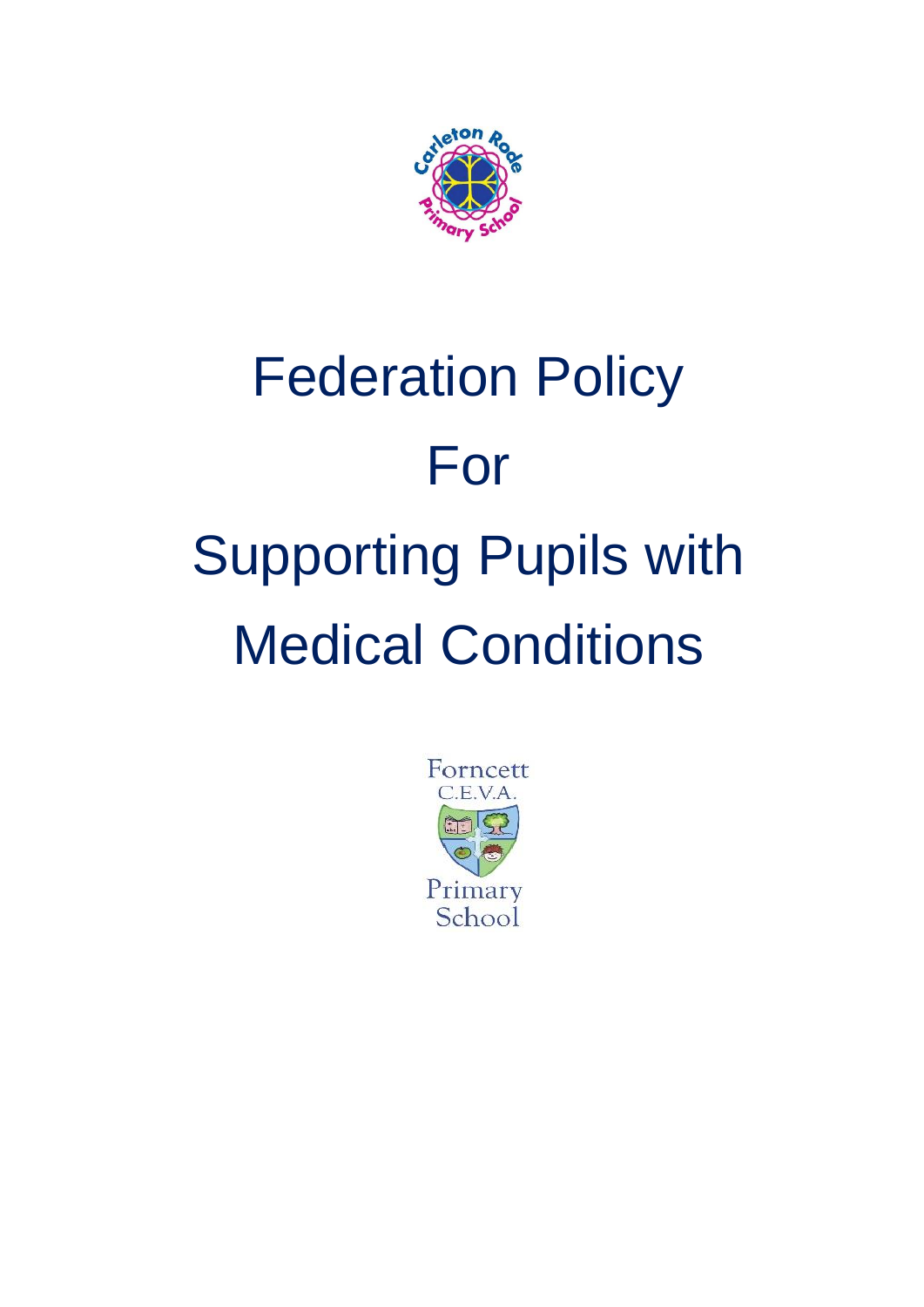#### **Contents:**

Statement of Intent

- 1. [Key roles and responsibilities](#page-3-0)
- 2. [Definitions](#page-6-0)
- 3. [Training of staff](#page-6-1)
- 4. [The role of the child](#page-6-2)
- 5. [Individual Healthcare Plans \(IHCPs\)](#page-7-0)
- 6. [Medicines](#page-7-1)
- 7. [Administering medication](#page-8-0)
- 8. [Emergencies](#page-9-0)
- 9. [First aid](#page-9-1)
- 10. [Avoiding unacceptable practice](#page-10-0)
- 11. [Insurance](#page-11-0)
- 12. [Complaints](#page-11-1)
- 13. Appendices
	- 1. [Individual healthcare plan implementation procedure](#page-12-0)
	- 2. [Individual healthcare plan template](#page-13-0)
	- 3. [Parental agreement for a school to administer medicine template](#page-15-0)
	- 4. [Record of medicine administered to an individual child template](#page-16-0)
	- 5. [Record of medicine administered to all children](#page-19-0)
	- 6. Staff training record [administration of medicines](#page-20-0)
	- 7. [Contacting emergency services](#page-20-1)
	- 8. [Model letter inviting parents to contribute to individual healthcare plan](#page-22-0)  [development](#page-22-0)
	- 9. [Incident reporting form](#page-23-0)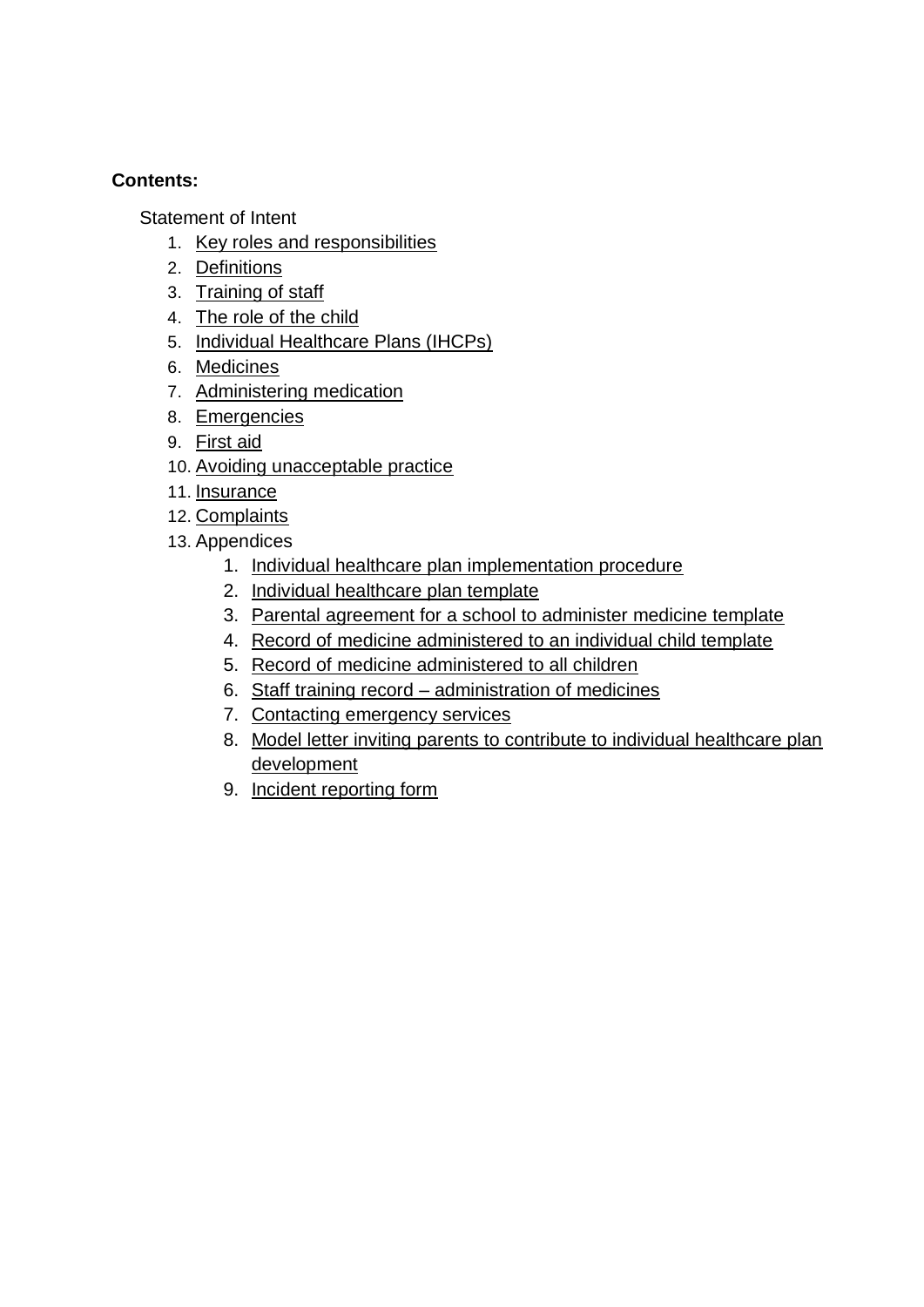#### **Statement of intent**

The Carleton Rode and Forncett St Peter Primary Federation wishes to ensure that pupils with medical conditions receive appropriate care and support at school, in order for them to have full access to education and remain healthy.

This policy has been developed in line with the DfE's guidance reviewed in December 2015: 'Supporting pupils at school with medical conditions'.

Ofsted places a clear emphasis on meeting the needs of pupils with special educational needs and disabilities (SEND), including children with medical conditions.

The school is committed to ensuring that parents and carers feel confident that we will provide effective support for their child's medical condition, so that their child feels safe and cared for.

The main aims of this policy are:

- To provide individualistic, appropriate support for all pupils with medical conditions.
- To make reasonable adjustments within the school to ensure pupils with medical conditions are included in daily activities, school trips and sporting events.
- To provide all parents/carers with the confidence that the school will provide effective support for their child and ensure their safety.
- To establish relationships with relevant local health services in the implementation of effective support, as well as valuing the views of parents, carers and pupils.
- To effectively manage absences caused by medical conditions, to limit the impact on a child's educational attainment.

Agreed and adopted initially: September 2016

Signed by: H Carlile

Reviewed: November 2020

Next review: September 2021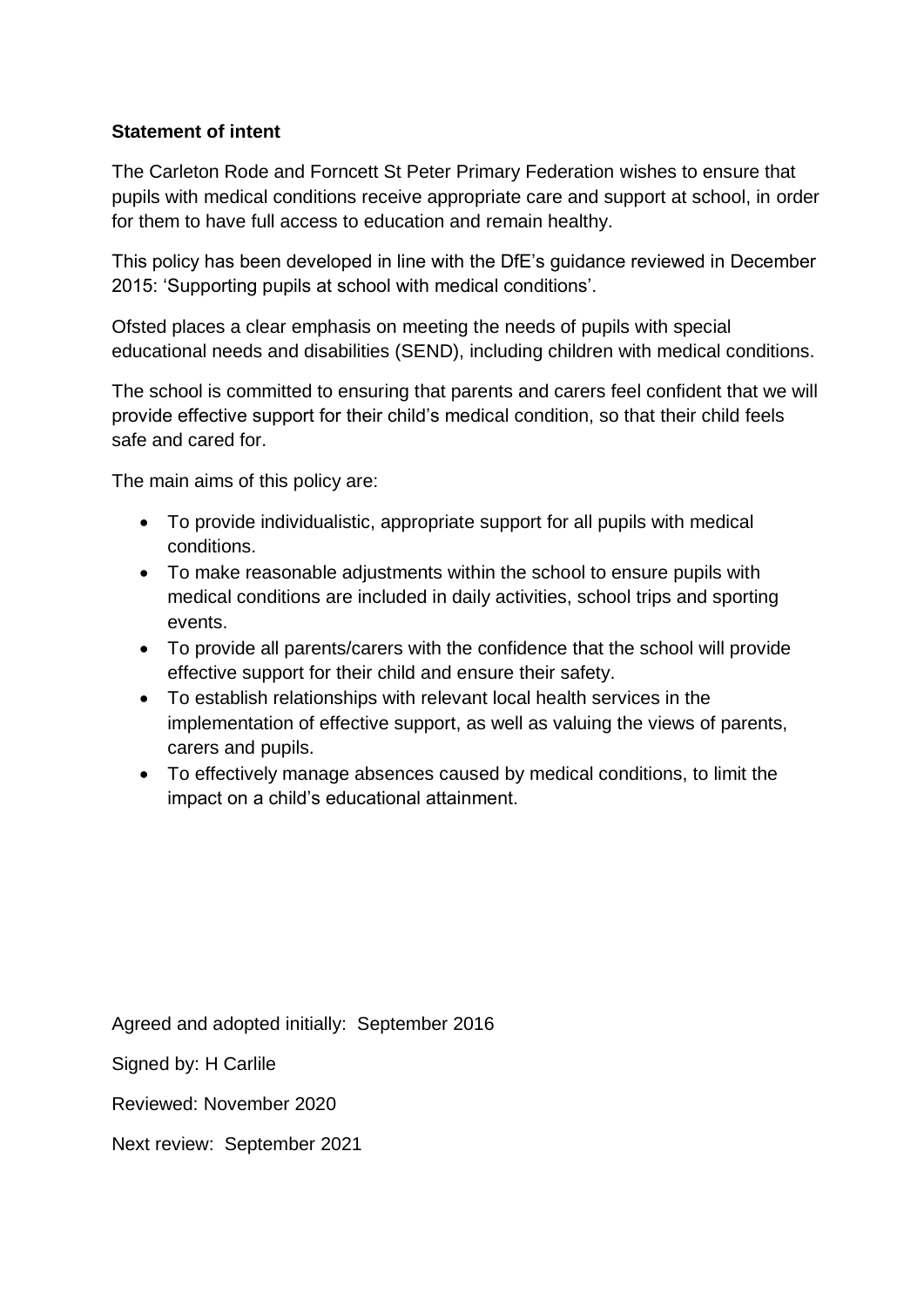#### <span id="page-3-0"></span>**1. Key roles and responsibilities**

#### **The LA is responsible for:**

- Promoting cooperation between relevant partners and stakeholders regarding supporting pupils with medical conditions.
- Working with schools in order to encourage pupils with medical conditions to attend full-time.
- Providing support, advice and guidance to schools and their staff.
- Making alternative arrangements for the education of pupils who need to be out of school for 15 days or more due to a medical condition.
- Providing suitable training to school staff in supporting pupils with medical conditions to ensure that Individual Healthcare Plans (IHCP) can be delivered effectively.

# **The governing body is responsible for:**

- Ensuring a named person, (Judith Jones), has responsibility for the overall implementation of the Supporting Pupils with Medical Conditions Policy and procedures at Carleton Rode and Forncett Primary Federation.
- Reviewing this policy on an annual basis, and ensuring it does not discriminate on any grounds including, but not limited to: ethnicity/national origin, culture, religion, gender, disability or sexual orientation.
- Handling complaints regarding this policy as outlined in the school's Complaints Policy.
- Ensuring that all pupils with medical conditions are able to participate fully in all aspects of school life as far as is reasonably possible.
- Ensuring that relevant training provided by the LA is delivered to staff members who take on responsibility to support children with medical conditions.
- Arranging appropriate cover in the event of staff absence or turnover to ensure someone is always available, and that supply staff are appropriately briefed.
- Ensuring that all relevant staff are made aware of pupils' individual conditions.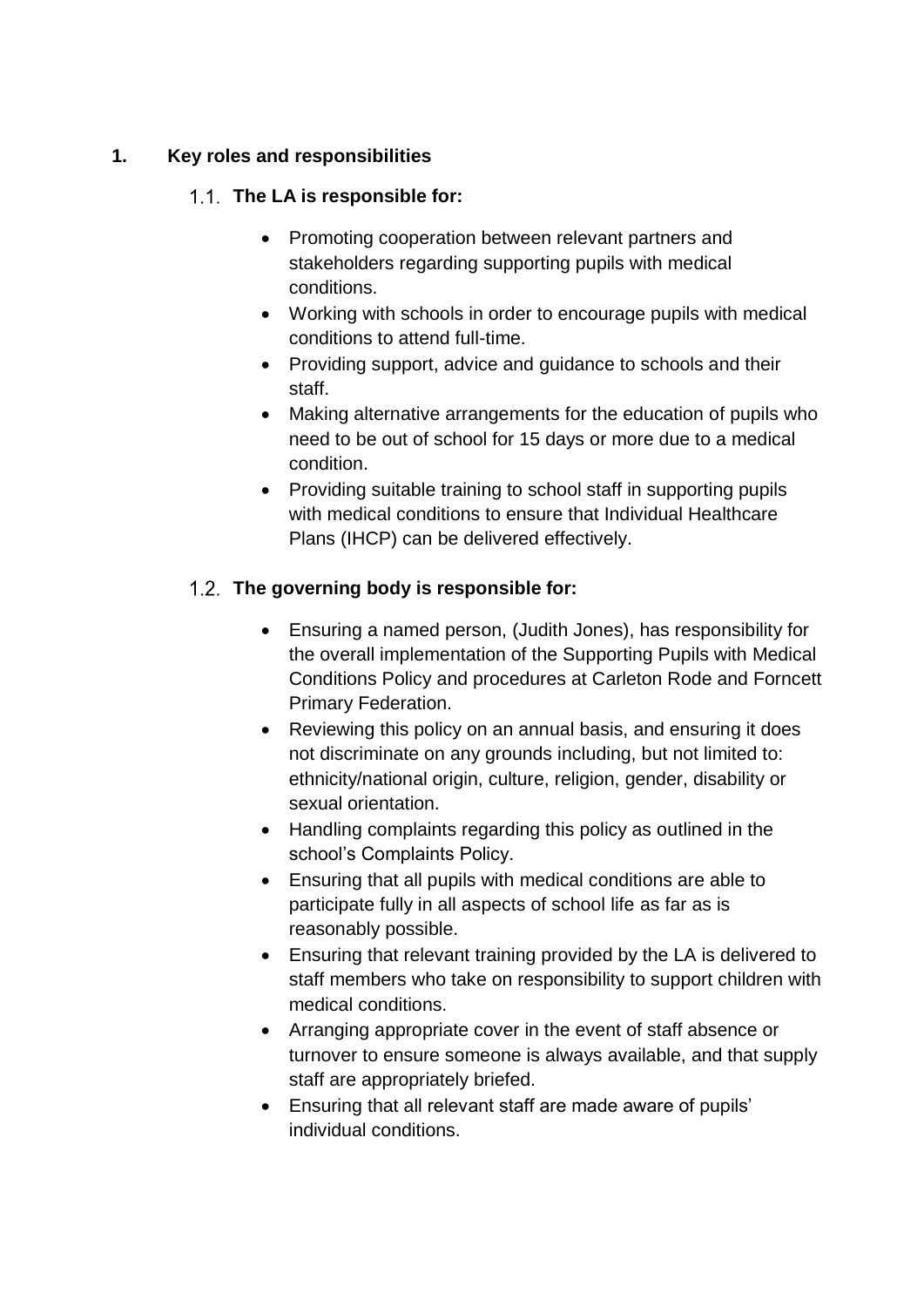- Guaranteeing that information and teaching support materials regarding supporting pupils with medical conditions, are available to members of staff with responsibilities under this policy.
- Keeping written records of any and all medicines administered to [individual pupils](#page-16-0) and across the school population in line with all GDPR requirements.
- Ensuring the level of insurance in place reflects the level of risk.

# **The headteacher is responsible for:**

- The day-to-day implementation and management of the Supporting Pupils with Medical Conditions Policy and procedures at Carleton Rode and Forncett Primary Federation.
- Making any necessary changes to the policy, as discussed with the governing body upon review.
- Ensuring the policy is developed effectively with partner agencies.
- Making staff aware of this policy.
- Liaising with healthcare professionals regarding the training required for staff.
- Making the relevant members of staff aware of a child's medical condition.
- Developing individual IHCPs.
- Ensuring a sufficient number of trained members of staff are available to implement the policy and deliver IHCPs in normal, contingency and emergency situations.
- If necessary, facilitating the recruitment of a member of staff for the purpose of delivering the promises made in this policy.
- Ensuring the correct level of insurance is in place for teachers who support pupils in line with this policy.
- Contacting the school nursing service in the case of any child who has a medical condition.
- Organising first-aid training.
- Carrying out appropriate risk assessments when making reasonable adjustments for pupils with medical conditions, to ensure the inclusion of pupils in activities.

# **Staff members are responsible for:**

 Taking appropriate steps to support children with medical conditions.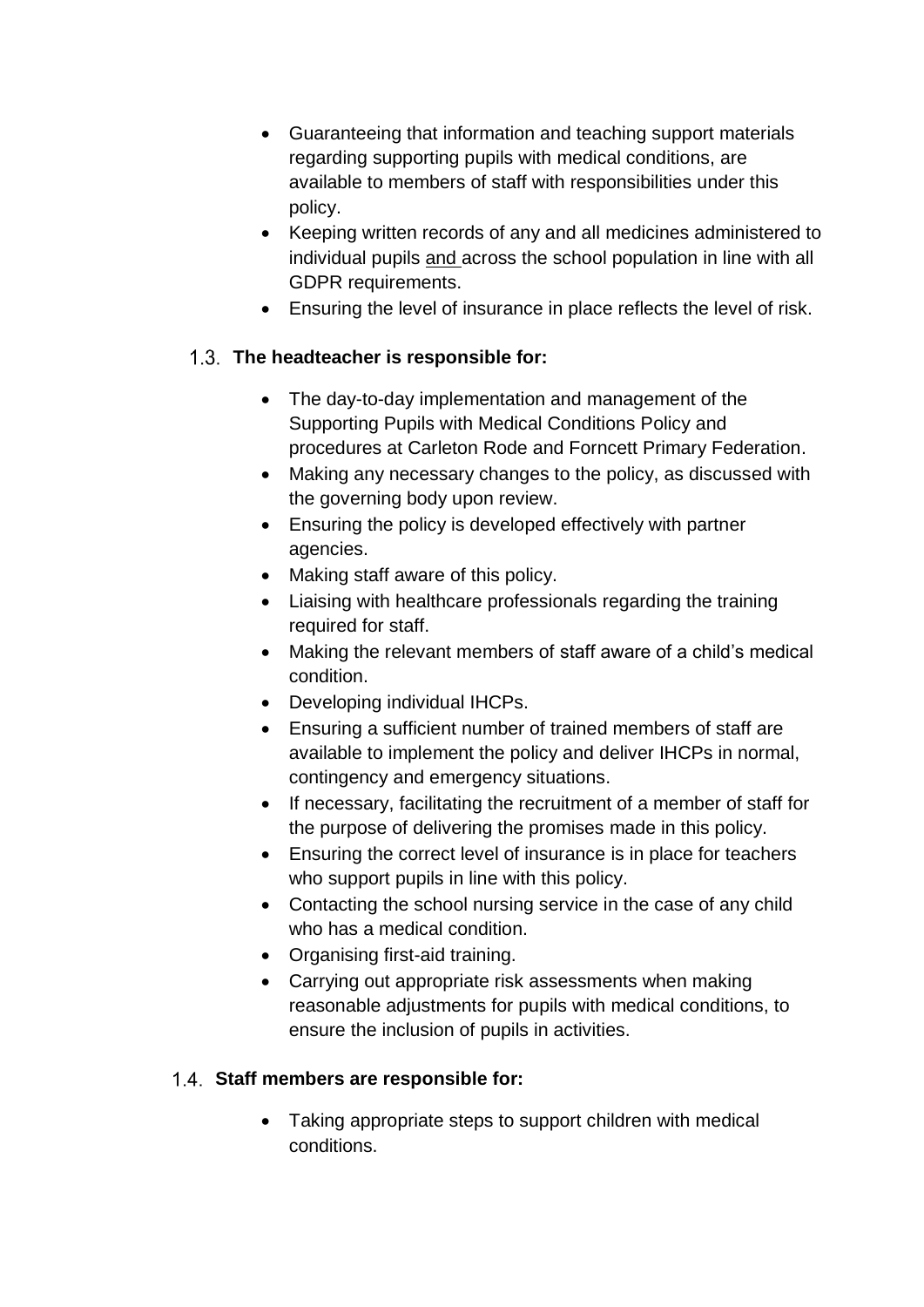- Where necessary, making reasonable adjustments to include pupils with medical conditions into lessons.
- Administering medication, if they have agreed and are qualified to undertake that responsibility.
- Undertaking training to achieve the necessary competency for supporting pupils with medical conditions, if they have agreed to undertake that responsibility.
- Familiarising themselves with procedures detailing how to respond when they become aware that a pupil with a medical condition needs help.

#### **School nurses are responsible for:**

- Notifying the school when a child has been identified as requiring support in school due to a medical condition.
- Liaising locally with lead clinicians on appropriate support.
- Supporting staff with implementing a child's IHCP, where necessary.

#### **Parents and carers are responsible for:**

- Keeping the school informed about any changes to their child/children's health.
- Completing a [parental agreement for school to administer](#page-15-0)  [medicine](#page-15-0) form before bringing medication into school.
- Providing the school with the medication their child requires and keeping it up-to-date.
- Collecting any leftover medicine at the end of the course or year.
- Discussing medications with their child/children prior to requesting that a staff member administers the medication.
- Where necessary, developing an [IHCP](#page-12-0) for their child in collaboration with the headteacher, other staff members and healthcare professionals.

#### **Pupils are responsible for:**

- Providing necessary information about how their medical condition affects them.
- Being actively involved in discussions about their medical support.
- Contributing to the development of, and complying with, their IHCP.
- Being sensitive to any other pupils with medical conditions.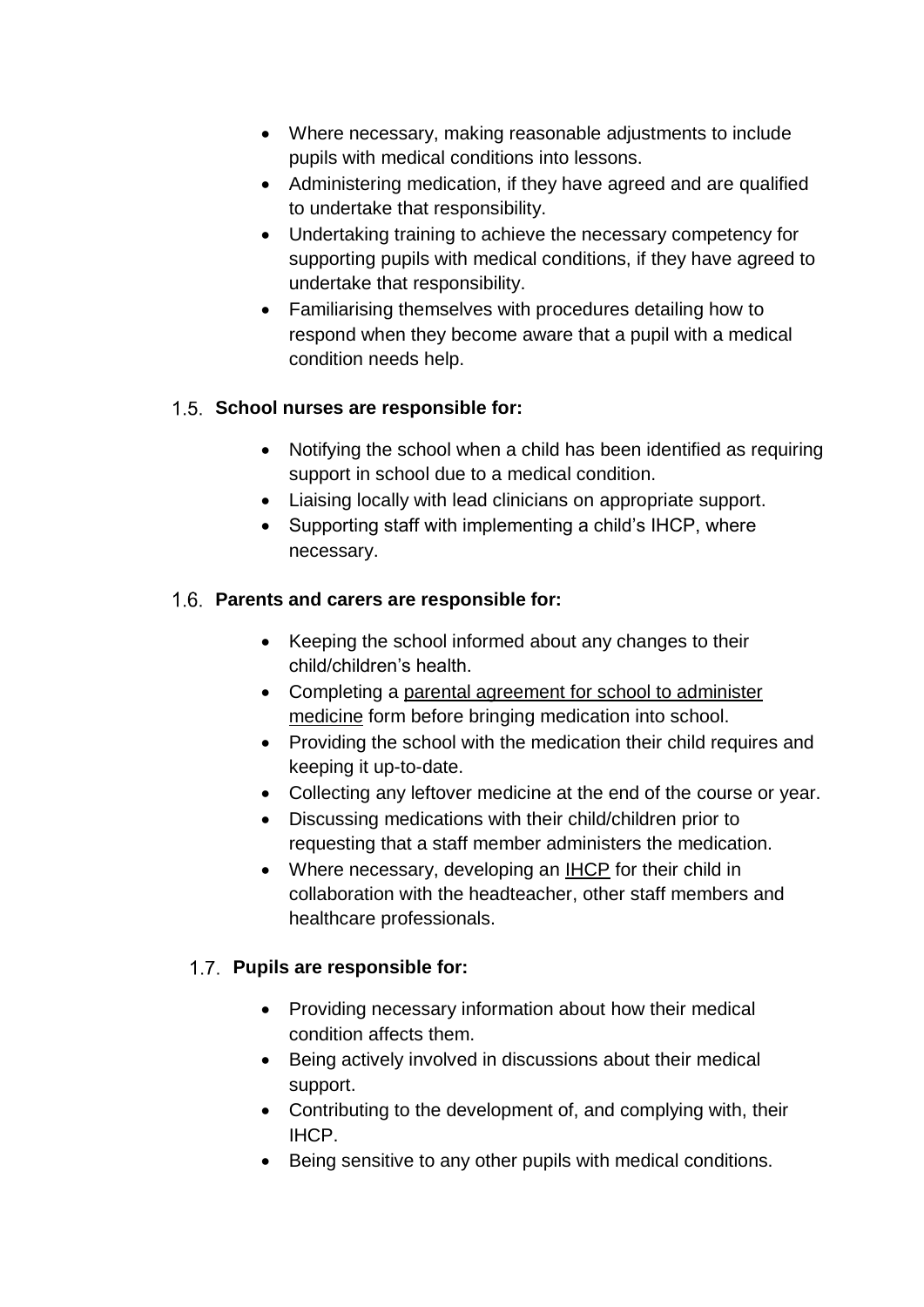#### <span id="page-6-0"></span>**2. Definitions**

- 2.1. "Medication" is defined as any prescribed or over the counter medicine.
- 2.2. "Prescription medication" is defined as any drug or device prescribed by a doctor.
- 2.3. A "staff member" is defined as any member of staff employed at the school, including teachers.

#### <span id="page-6-1"></span>**3. Training of staff**

- 3.1. Teachers and support staff will receive training on the Supporting Pupils with Medical Conditions Policy as part of their new starter induction.
- 3.2. The school adopts a whole-school approach to training, ensuring that all staff employed by the school are aware of this policy and of their role when implementing the policy.
- 3.3. Teachers and support staff who need training to support a medical condition will receive it on a on a regular basis.
- 3.4. Teachers who undertake specific responsibilities under this policy e.g. supporting epilepsy, allergy or diabetes etc. will receive external training from a healthcare professional:
- 3.5. The headteacher is responsible for ensuring staff have adequate, appropriate training.
- 3.6. No staff member may administer prescription medicines or undertake any healthcare procedures without undergoing training specific to the responsibility, including administering medication.
- 3.7. No staff member may administer drugs by injection unless they have received training in this responsibility.
- 3.8. Rachael Burrows (Forncett) and Vicky Brosniham (CR) will keep a record of training undertaken and a list of teachers qualified to undertake responsibilities under this policy.

#### <span id="page-6-2"></span>**4. The role of the child**

4.1. Children who are competent will be encouraged to take responsibility for managing their own medicines and procedures, following a discussion with their parents or carers.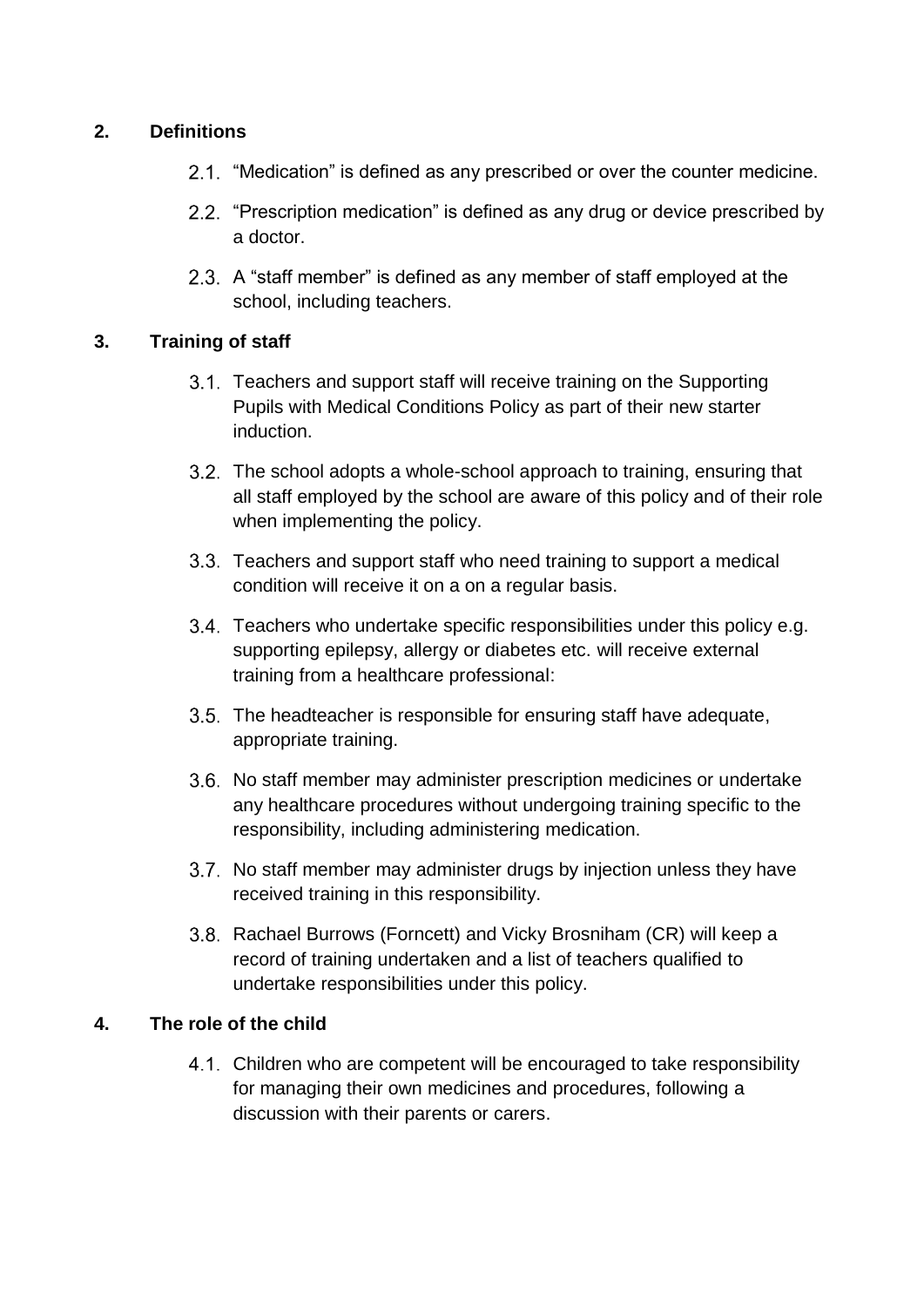- Where possible, pupils will be allowed to carry their own medicines and devices. Where this is not possible, their medicines will be located in an easily accessible location.
- 4.3. If pupils refuse to take medication or to carry out a necessary procedure, parents will be informed so that alternative options can be explored.
- Where appropriate, pupils will be encouraged to take their own medication under the supervision of relevant staff.

#### <span id="page-7-0"></span>**5. Individual Healthcare Plans (IHCPs)**

- Where necessary, an IHCP will be developed in collaboration with the pupil, parents or carers, headteacher, special educational needs coordinator (SENCO) and medical professionals.
- 5.2. IHCPs will be easily accessible to those who need to refer to them, whilst also preserving confidentiality.
- 5.3. IHCPs will be reviewed on an annual basis, or when a child's medical circumstances change, whichever is sooner.
- Where a pupil has an education, health and care (EHC) plan or special needs statement, the IHCP will be linked to it or become part of it.
- Where a child is returning from a period of hospital education or alternative provision or home tuition, we will work with the LA and education provider to ensure that the IHCP identifies the support the child needs to reintegrate.
- 5.6. The school will develop transport health care plans for pupils with lifethreatening conditions, which effectively manages home-to-school transport for the pupil.

#### <span id="page-7-1"></span>**6. Medicines**

- Where possible, it is preferable for medicines to be prescribed in frequencies that allow the pupil to take them outside of school hours.
- 6.2. No child will be given any prescription or non-prescription medicines without written parental consent, except in exceptional circumstances.
- Where a pupil is prescribed medication without their parents' or carers' knowledge, every effort will be made to encourage the pupil to involve their parents while respecting their right to confidentiality.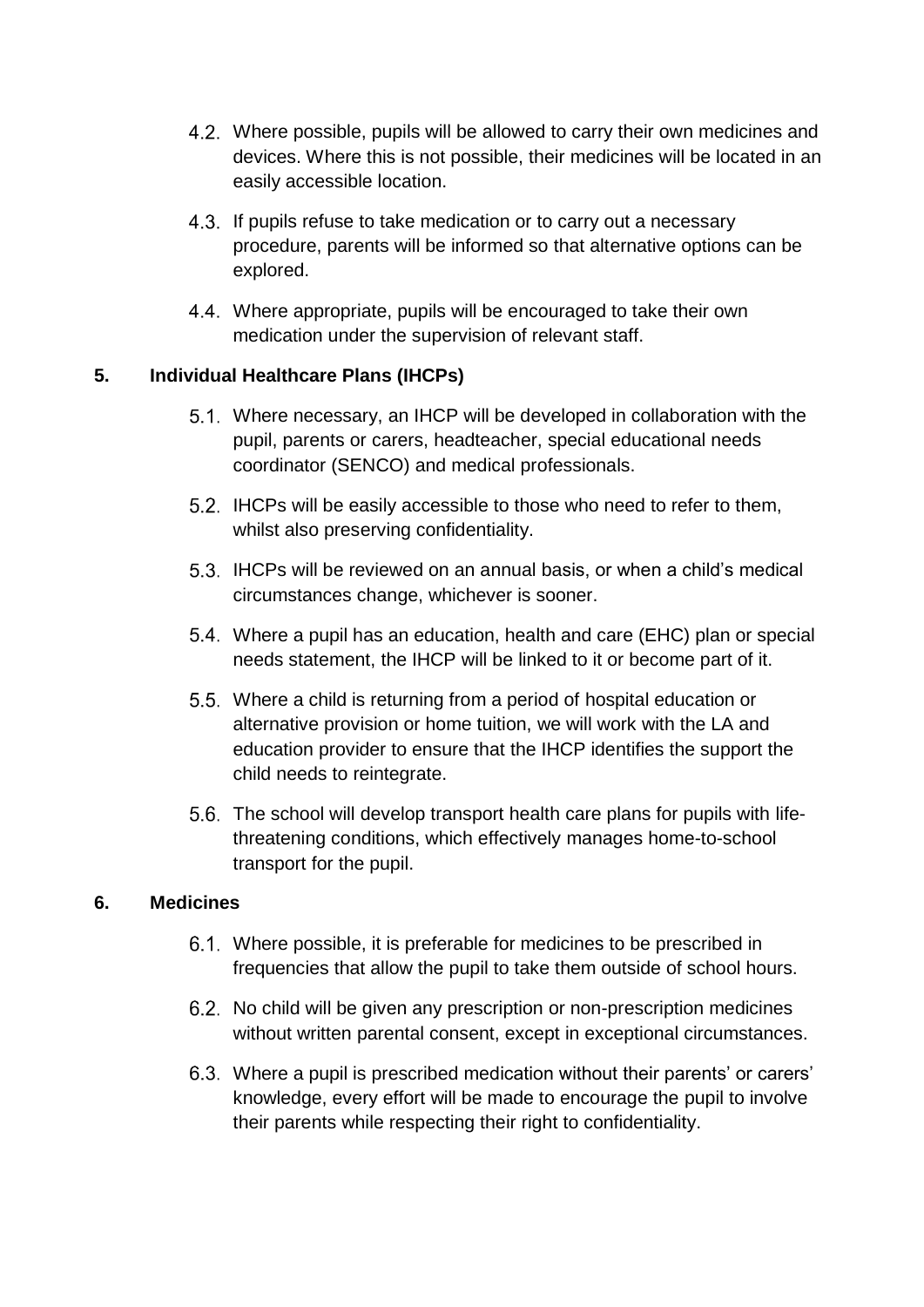- 6.4. No child under 16 years of age will be given medication containing aspirin without a doctor's prescription.
- 6.5. No medication will be given without first checking the maximum dosages and when the previous dosage was taken. Parents will be informed of any given medication.
- Medicines MUST be **in date, labelled**, and provided in the **original container** (except in the case of insulin which may come in a pen or pump) with dosage instructions. Medicines which do not meet these criteria will not be administered.
- 6.7. A maximum of four weeks supply of the medication may be provided to the school at one time with the exception of asthma inhalers which must be in date but may take longer to use.
- 6.8. Controlled drugs may only be taken on school premises by the individual to whom they have been prescribed. Passing such drugs to others is an offence which will be dealt with under our Drug and Substances Policy.
- All medications will be stored safely in the staff room.
- 6.10. Pupils will be informed of where they can access their medication. Where relevant, pupils will know who holds the key to the storage facility. Pupils will never be prevented from accessing their medication.
- 6.11. Medicines and devices such as asthma inhalers, blood glucose testing and adrenaline pens will always be readily available to pupils and will not be locked away.
- Carleton Rode and Forncett Primary Federation cannot be held responsible for side effects that occur when medication is taken correctly.
- 6.13. Any medications left over at the end of the course will be returned to the child's parents or carers.

# <span id="page-8-0"></span>**7. Administering medication**

- 7.1. Teachers and support staff will receive training on the Administering of Medication Policy as part of their new starter induction and will receive regular ongoing training as part of their development.
- 7.2. Medications will only be administered at school if it would be detrimental to the child not to do so.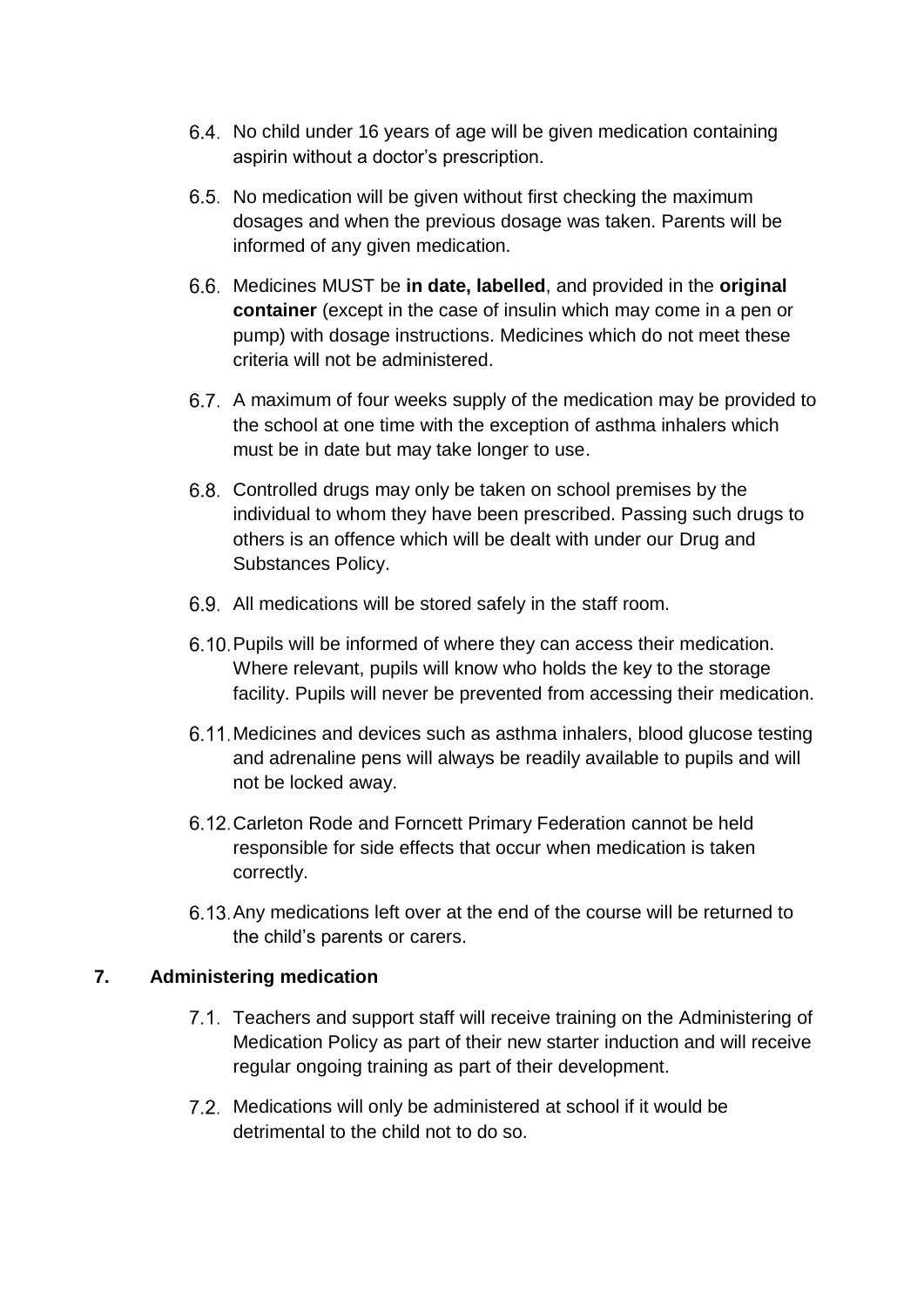- Prior to staff members administering any medication, the parents or carers of the child must complete and sign a parental/carer agreement.
- 7.4. Staff members may refuse to administer medication. If a class teacher refuses to administer medication, the headteacher will delegate the responsibility to another staff member.
- 7.5. Where appropriate, pupils will be encouraged to take their own medication under the supervision of a teacher.
- 7.6. Written records will be kept of any medication administered to children, stating what, how, and the quantity administered, when and by whom.

#### <span id="page-9-0"></span>**8. Emergencies**

- 8.1. Medical emergencies will be dealt with under the school's emergency procedures.
- Where an IHCP is in place, it should detail:
	- What constitutes an emergency?
	- What to do in an emergency.
- 8.3. Pupils will be informed in general terms of what to do in an emergency, such as telling a teacher.
- 8.4. If a pupil needs to be taken to hospital, a member of staff will remain with the child until their parents arrive.

#### <span id="page-9-1"></span>**9. Performing first aid**

- The headteacher will ensure that an annual risk assessment of first-aid needs is undertaken, appropriate to the circumstances of the school and the supporting of pupils with medical conditions.
- 9.2. The headteacher is responsible for organising first-aid training so that the school always has sufficient, appropriate, up to date cover.
- 9.3. New staff members will be offered basic first-aid training as soon as it is practical to do so.
- 9.4. Lunch-time supervisors will also undertake basic first-aid training.
- 9.5. The school has a first-aid cupboard which can be found in the library corridor next to the disabled toilet. This cupboard contains a sufficient number of suitable provisions to enable the administration of first-aid.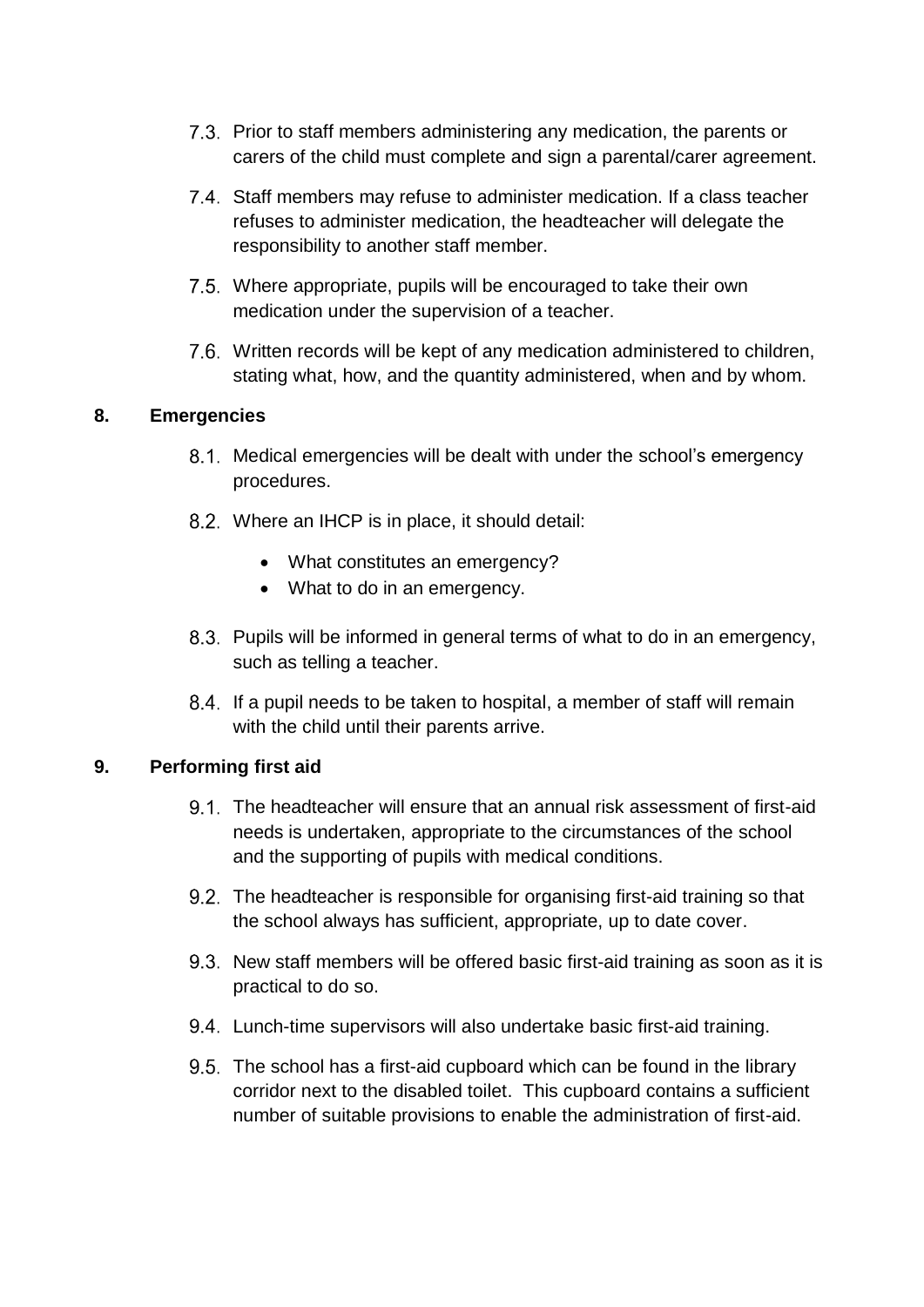Each classroom also has a basic supply of first aid equipment in a clearly marked kit.

- 9.6. First-aiders will be made aware of any pupils with medical conditions and treat them accordingly, should the need for first-aid arise.
- 9.7. First aiders will give immediate help to casualties with common injuries and those arising from specific hazards or medical conditions at the school and ensure that an ambulance or other professional medical help is called where appropriate.
- 9.8. The school has access to the community defibrillator which is in the old telephone box opposite the school entrance. This will help the school to effectively manage any incidents where a pupil may experience sudden cardiac arrest. The access code is clearly displayed in school in key areas.
- 9.9. The headteacher will ensure that procedures are in place to report any major or fatal injuries without delay (e.g. by telephone), as required by the Reporting of Injuries, Diseases and Dangerous Occurrences Regulations 2013 (RIDDOR). Other reportable injuries will be reported in no more than 10 days.

#### <span id="page-10-0"></span>**10. Reasonable adjustments**

- 10.1. The school will meet its duties under the Equality Act 2010.
- 10.2. The school will make reasonable adjustments for pupils with medical conditions, including the provision of auxiliary aids.
- 10.3. With consideration to day trips, residential visits and sporting activities, the school will make reasonable adjustments to promote flexibility and encourage pupil participation.
- 10.4. The school will conduct risk assessments prior to the arrangement of any of the above, to ensure planning arrangements take into account the inclusion of pupils with medical conditions.

#### **11. Avoiding unacceptable practice**

- 11.1. The school understands that the following behaviour is unacceptable:
	- Assuming that pupils with the same condition require the same treatment.
	- Preventing pupils from easily accessing their inhalers and medication.
	- Ignoring the views of the pupil and/or their parents or carers.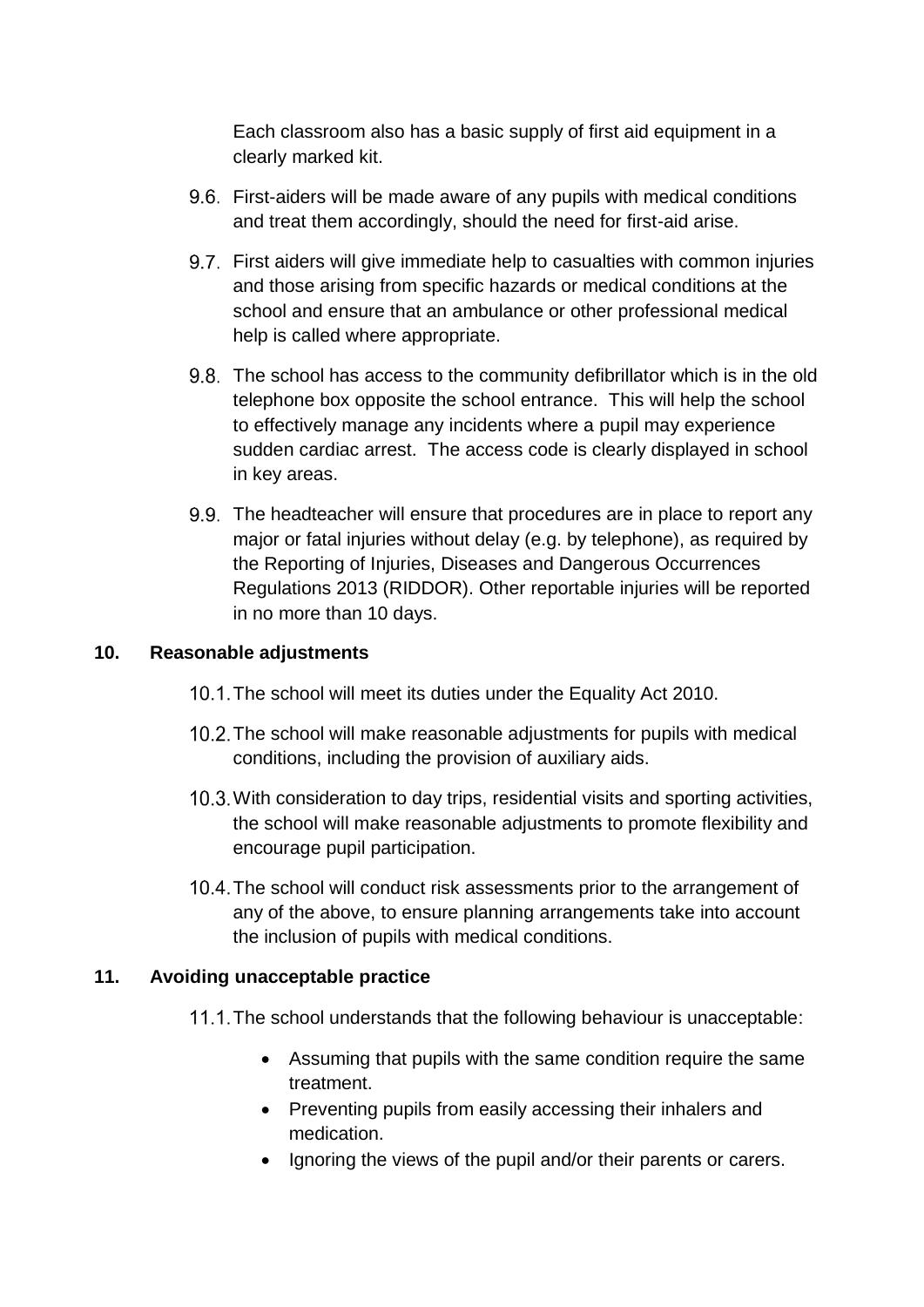- Ignoring medical evidence or opinion.
- Sending pupils home frequently or preventing them from taking part in activities at school.
- Sending the pupil to the school office alone or with an unsuitable escort, if they become ill.
- Penalising pupils with medical conditions for their attendance record where the absences relate to their condition.
- Making parents feel obliged or forcing parents to attend school to administer medication or provide medical support, including toilet issues.
- Creating barriers to children participating in school life, including school trips.
- Refusing to allow pupils to eat, drink or use the toilet when they need to in order to manage their condition.

#### <span id="page-11-0"></span>**12. Insurance**

- 12.1. Teachers who undertake responsibilities within this policy are covered by the school's insurance policy.
- 12.2. Full written insurance policy documents are available to be viewed by members of staff who are providing support to pupils with medical conditions. Those who wish to see the documents should ask the headteacher.

# <span id="page-11-1"></span>**13. Complaints**

13.1. The details of how to make a complaint can be found in our Complaints Policy on our website [www.forncettschool.org](http://www.forncettschool.org/) / [www.carletonrodeprimaryschool.com](http://www.carletonrodeprimaryschool.com/) or by visiting the school office.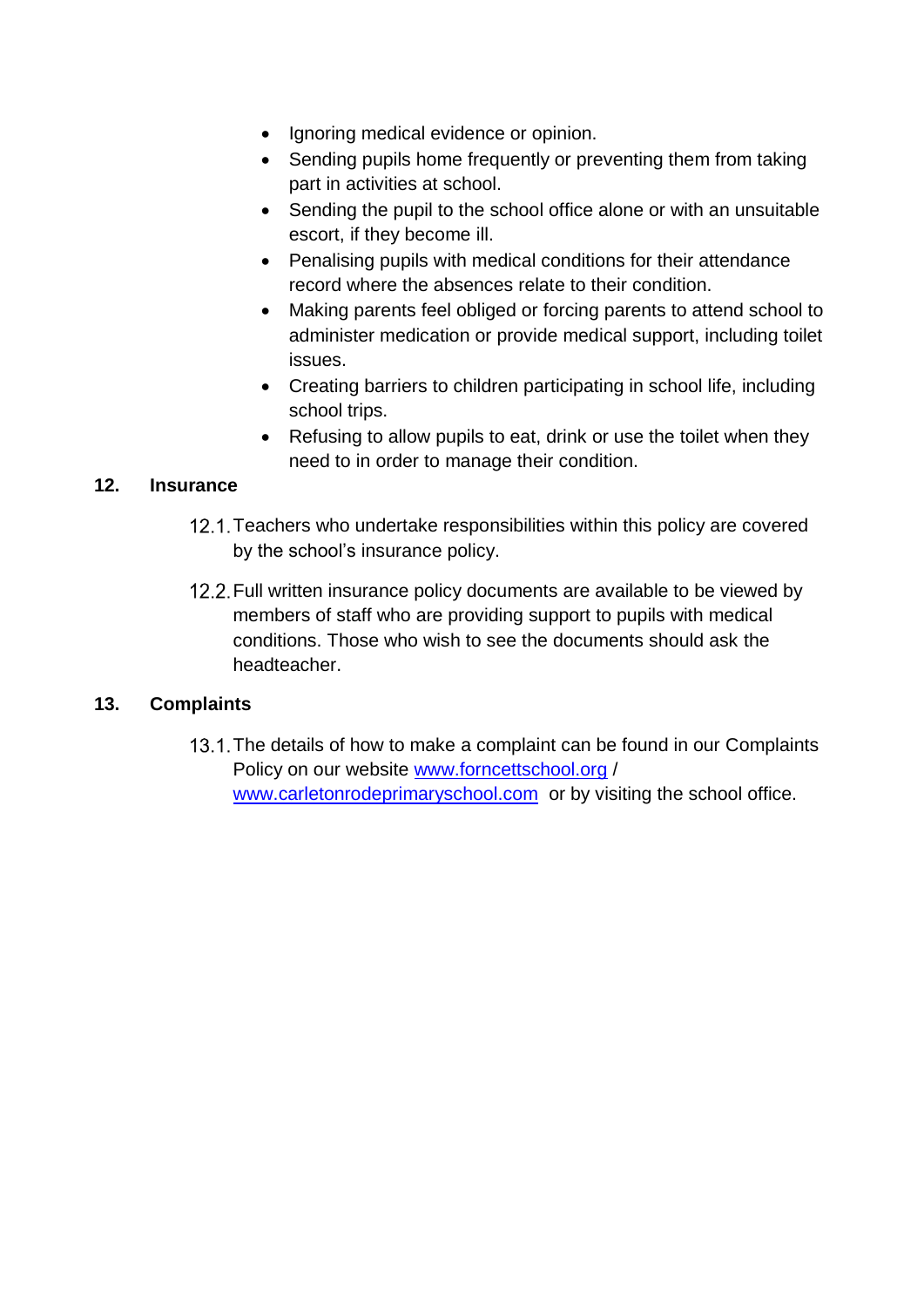# <span id="page-12-0"></span>**Appendix 1 - Individual healthcare plan implementation procedure**

|   | • Parent or healthcare professional informs school that<br>child has medical condition or is due to return from<br>long-term absence, or that needs have changed. |
|---|-------------------------------------------------------------------------------------------------------------------------------------------------------------------|
|   |                                                                                                                                                                   |
|   | • Headteacher co-ordinates meeting to discuss child's<br>medical needs and identifies member of school staff<br>who will provide support to the pupil.            |
|   |                                                                                                                                                                   |
|   | • Meeting held to discuss and agree on the need for IHCP<br>to include key school staff, child, parent and relevant<br>healthcare professionals.                  |
|   |                                                                                                                                                                   |
|   | • Develop IHCP in partnership with healthcare<br>professionals and agree on who leads.                                                                            |
|   |                                                                                                                                                                   |
|   | • School staff training needs identified.                                                                                                                         |
|   |                                                                                                                                                                   |
| 6 | • Training delivered to staff - review date agreed.                                                                                                               |
|   |                                                                                                                                                                   |
|   | • IHCP implemented and circulated to relevant staff.                                                                                                              |
|   |                                                                                                                                                                   |
|   | • IHCP reviewed annually or when condition changes.<br>Parent/carer or healthcare professional to initiate. (Back<br>to $3.$ )                                    |
|   |                                                                                                                                                                   |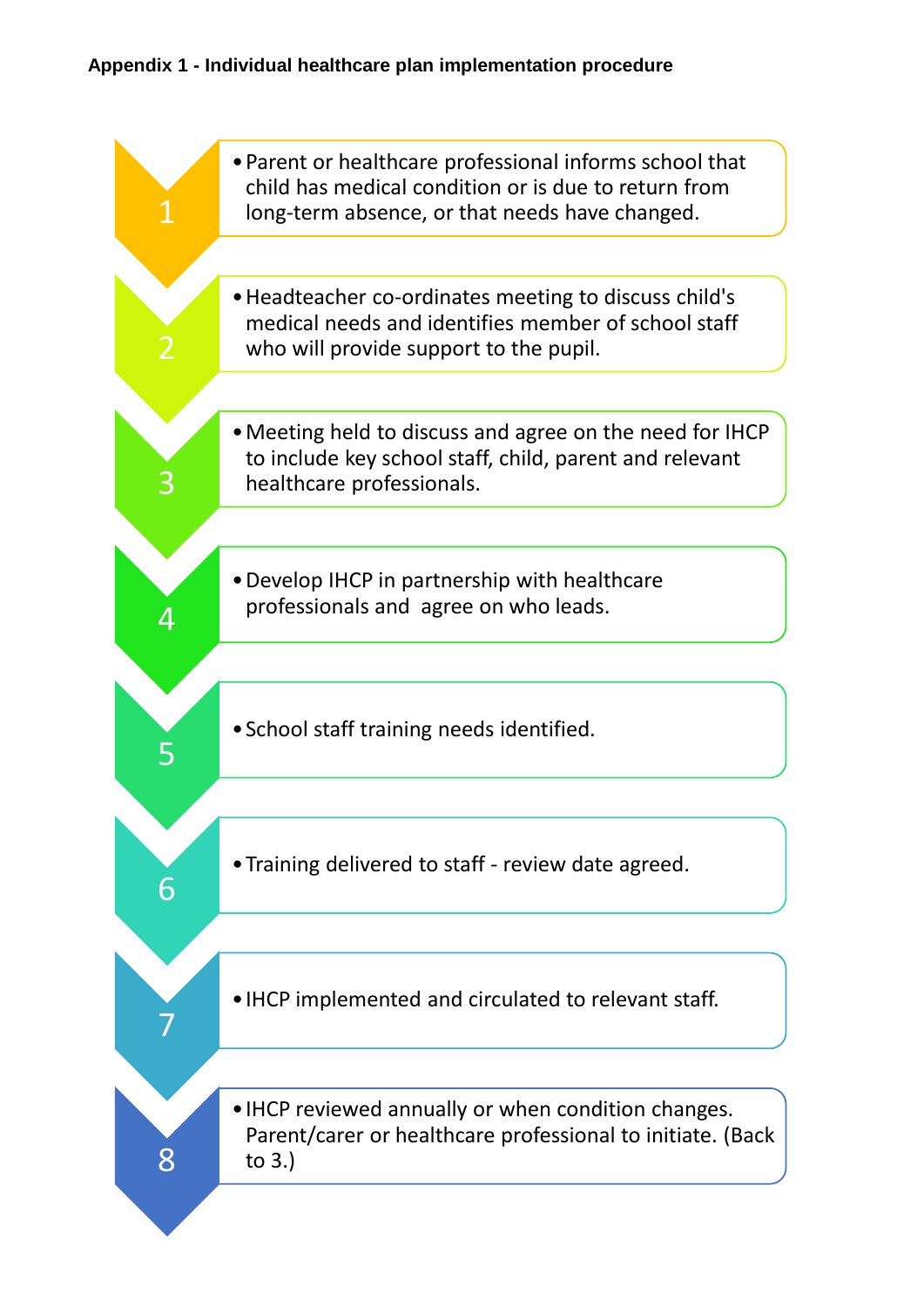# <span id="page-13-0"></span>**Appendix 2 - Individual healthcare plan template to use if plan not issued on an NHS standard form.**

|                                                                         | <b>Individual Health Care Plan</b>                                            |
|-------------------------------------------------------------------------|-------------------------------------------------------------------------------|
|                                                                         |                                                                               |
| Child's name:                                                           |                                                                               |
| Group/class/form:                                                       |                                                                               |
| Date of birth:                                                          |                                                                               |
| Child's address:                                                        |                                                                               |
| Medical diagnosis or condition:                                         |                                                                               |
| Date:                                                                   |                                                                               |
| Review date:                                                            |                                                                               |
| <b>Family contact information</b>                                       |                                                                               |
| Name:                                                                   |                                                                               |
| Phone number (work):                                                    |                                                                               |
| (home):                                                                 |                                                                               |
| (mobile):                                                               |                                                                               |
| Name:                                                                   |                                                                               |
| Relationship to child:                                                  |                                                                               |
| Phone number (work):                                                    |                                                                               |
| (home):                                                                 |                                                                               |
| (mobile):                                                               |                                                                               |
| <b>Clinic/hospital contact</b>                                          |                                                                               |
| Name:                                                                   |                                                                               |
| Phone number:                                                           |                                                                               |
| G.P.                                                                    |                                                                               |
| Name:                                                                   |                                                                               |
| Phone number:                                                           |                                                                               |
|                                                                         |                                                                               |
| Who is responsible for providing<br>support in school?                  |                                                                               |
| treatments, facilities, equipment or devices, environmental issues etc. | Describe medical needs and give details of child's symptoms, triggers, signs, |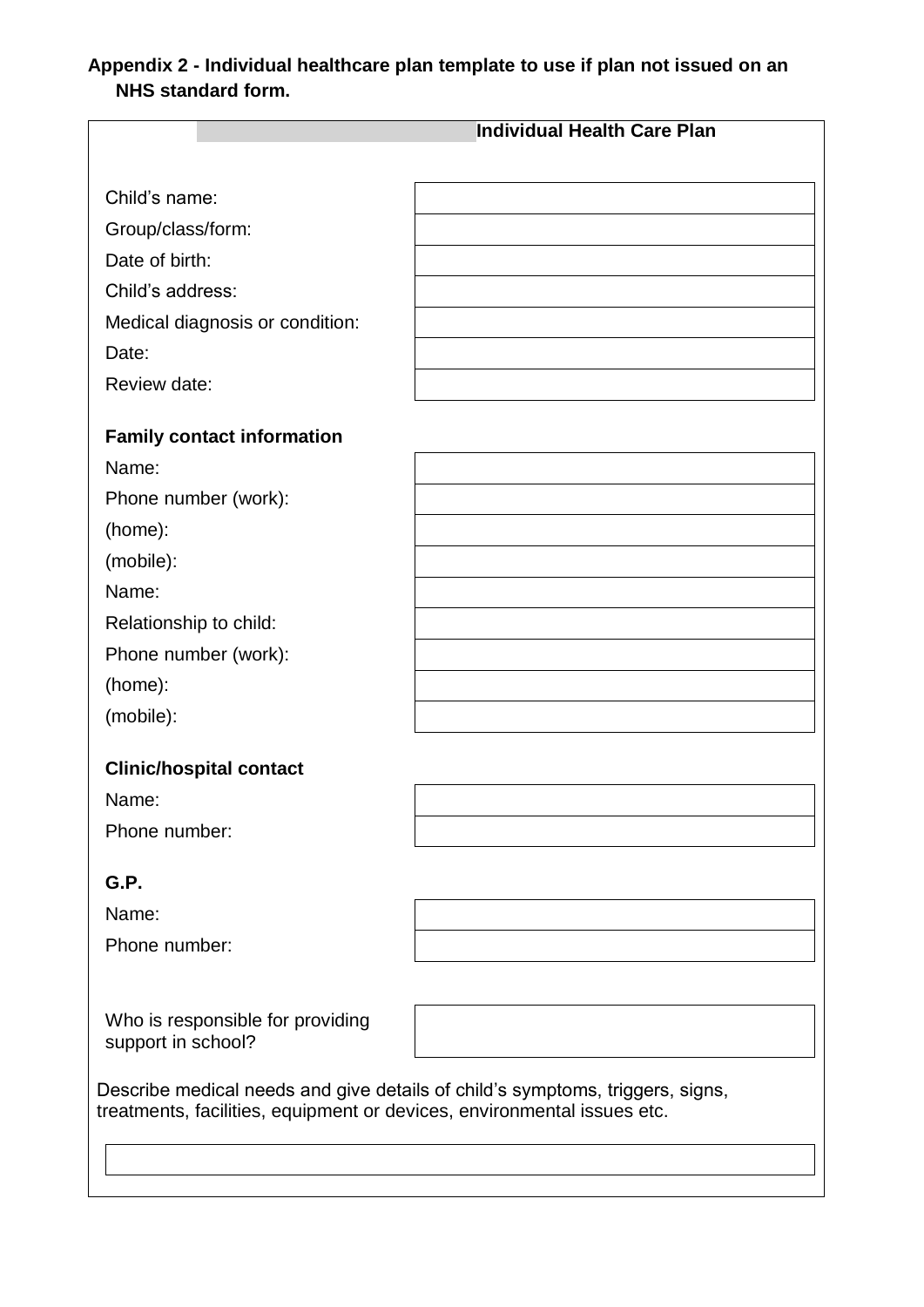Name of medication, dose, method of administration, when to be taken, side effects, contra-indications, administered by/self-administered with/without supervision.

Daily care requirements:

Specific support for the pupil's educational, social and emotional needs:

Arrangements for school visits/trips:

Other information:

Describe what constitutes an emergency, and the action to take if this occurs:

Who is responsible in an emergency *(state if different for off-site activities):*

Plan developed with:

Staff training needed/undertaken – who, what, when:

Form copied to: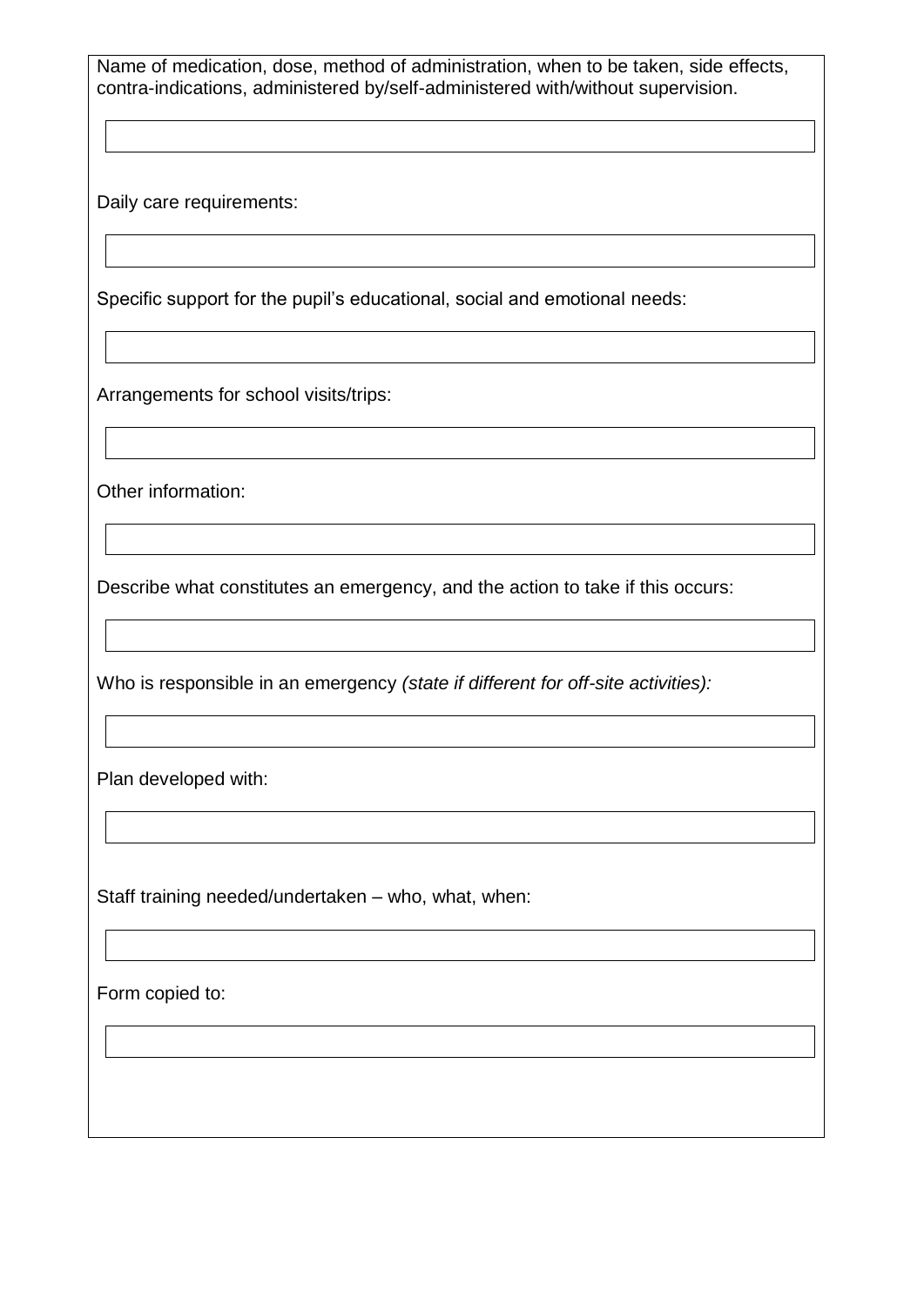#### <span id="page-15-0"></span>**Appendix 3 - Parental agreement for a school to administer medicine template**

The school will not give your child medicine unless you complete and sign this form, however, Carleton Rode and Forncett have a policy that the staff can administer medicine.

#### **Administration of Medicine Form**

Date for review to be initiated by:

Name of child:

Date of birth:

Group/class/form:

Medical condition or illness:

#### **Medicine**

Name/type of medicine *(as described on the container):*

Expiry date:

Dosage and method:

Timing:

Special precautions/other instructions:

Are there any side effects that the school needs to know about?:

Self-administration – Y/N:

Procedures to take in an emergency:

#### **NB: Medicines must be in the original container as dispensed by the pharmacy**

#### **Contact Details**

Name:

Daytime telephone number:

Relationship to child:

Address:

I understand that I must deliver the medicine personally to:

| Add name of agreed member of staff |
|------------------------------------|

The above information is, to the best of my knowledge, accurate at the time of writing and I give consent to school staff administering medicine in accordance with the school policy. I will inform the school immediately, in writing, if there is any change in dosage or frequency of the medication or if the medicine is stopped.

Signature(s) \_\_\_\_\_\_\_\_\_\_\_\_\_\_\_\_\_ Date \_\_\_\_\_\_\_\_\_\_\_\_\_\_\_\_\_\_\_\_\_\_\_\_\_\_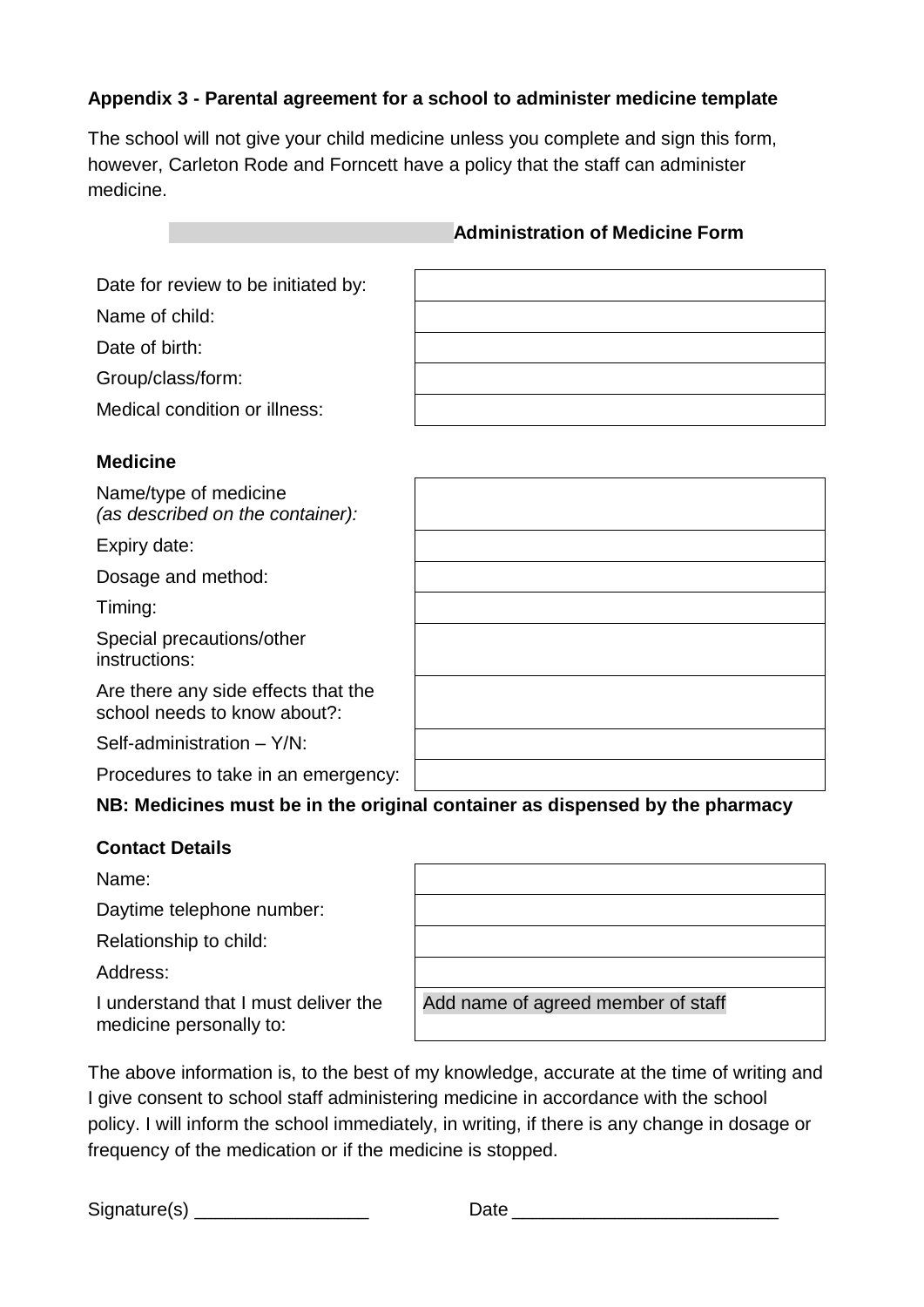# <span id="page-16-0"></span>**Appendix 4 - Record of medicine administered to an individual child template**

# **Record of medicine administered to an individual child**

| Name of child:                    |  |
|-----------------------------------|--|
| Date medicine provided by parent: |  |
| Group/class/form:                 |  |
| Quantity received:                |  |
| Name and strength of medicine:    |  |
| Expiry date:                      |  |
| Quantity returned:                |  |
| Dose and frequency of medicine:   |  |
|                                   |  |

Staff signature \_\_\_\_\_\_\_\_\_\_\_\_\_\_\_\_\_\_\_\_\_

Signature of parent \_\_\_\_\_\_\_\_\_\_\_\_\_\_\_\_\_\_\_\_\_

| Date:                       |  |  |
|-----------------------------|--|--|
| Time given:                 |  |  |
| Dose given:                 |  |  |
| Name of member of<br>staff: |  |  |
| Staff initials:             |  |  |

| Date:                       |  |  |
|-----------------------------|--|--|
| Time given:                 |  |  |
| Dose given:                 |  |  |
| Name of member of<br>staff: |  |  |
| Staff initials:             |  |  |

| Date:                       |  |  |
|-----------------------------|--|--|
| Time given:                 |  |  |
| Dose given:                 |  |  |
| Name of member of<br>staff: |  |  |
| Staff initials:             |  |  |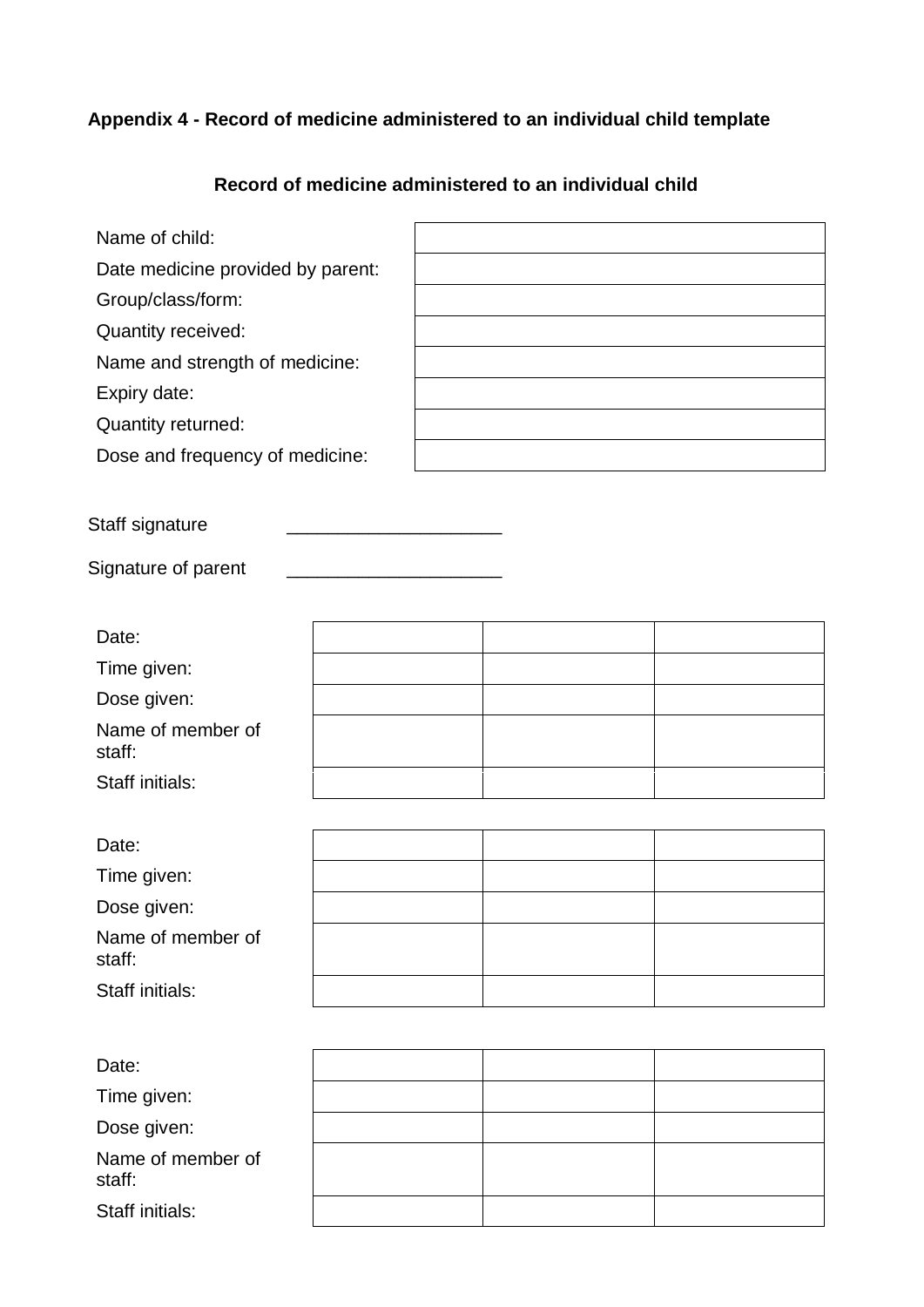| Date:                       |  |  |
|-----------------------------|--|--|
| Time given:                 |  |  |
| Dose given:                 |  |  |
| Name of member of<br>staff: |  |  |
| Staff initials:             |  |  |
|                             |  |  |
| Date:                       |  |  |
| Time given:                 |  |  |
| Dose given:                 |  |  |
| Name of member of<br>staff: |  |  |
| <b>Staff initials:</b>      |  |  |
|                             |  |  |
| Date:                       |  |  |
| Time given:                 |  |  |
| Dose given:                 |  |  |
| Name of member of<br>staff: |  |  |
| <b>Staff initials:</b>      |  |  |
|                             |  |  |
| Date:                       |  |  |
| Time given:                 |  |  |
| Dose given:                 |  |  |
| Name of member of<br>staff: |  |  |
| Staff initials:             |  |  |
|                             |  |  |
| Date:                       |  |  |
| Time given:                 |  |  |
| Dose given:                 |  |  |
| Name of member of<br>staff: |  |  |
| Staff initials:             |  |  |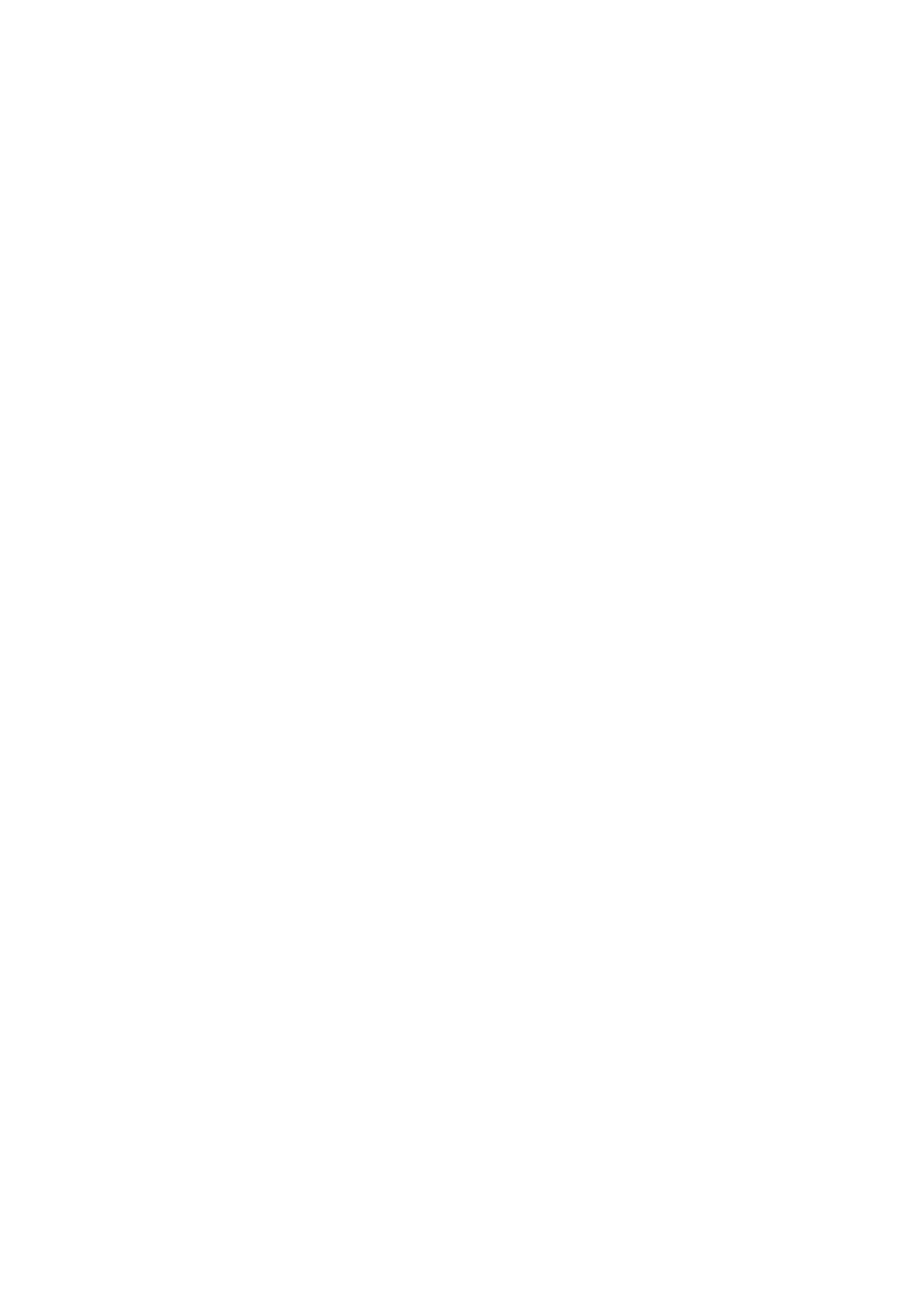**Record of medicine administered to all children.**

<span id="page-19-0"></span>

| Date | Child's name | Time | Name of<br>medicine | Dose given | Any<br>reactions? | Signature of<br>staff | Print name |
|------|--------------|------|---------------------|------------|-------------------|-----------------------|------------|
|      |              |      |                     |            |                   |                       |            |
|      |              |      |                     |            |                   |                       |            |
|      |              |      |                     |            |                   |                       |            |
|      |              |      |                     |            |                   |                       |            |
|      |              |      |                     |            |                   |                       |            |
|      |              |      |                     |            |                   |                       |            |
|      |              |      |                     |            |                   |                       |            |
|      |              |      |                     |            |                   |                       |            |
|      |              |      |                     |            |                   |                       |            |
|      |              |      |                     |            |                   |                       |            |
|      |              |      |                     |            |                   |                       |            |
|      |              |      |                     |            |                   |                       |            |
|      |              |      |                     |            |                   |                       |            |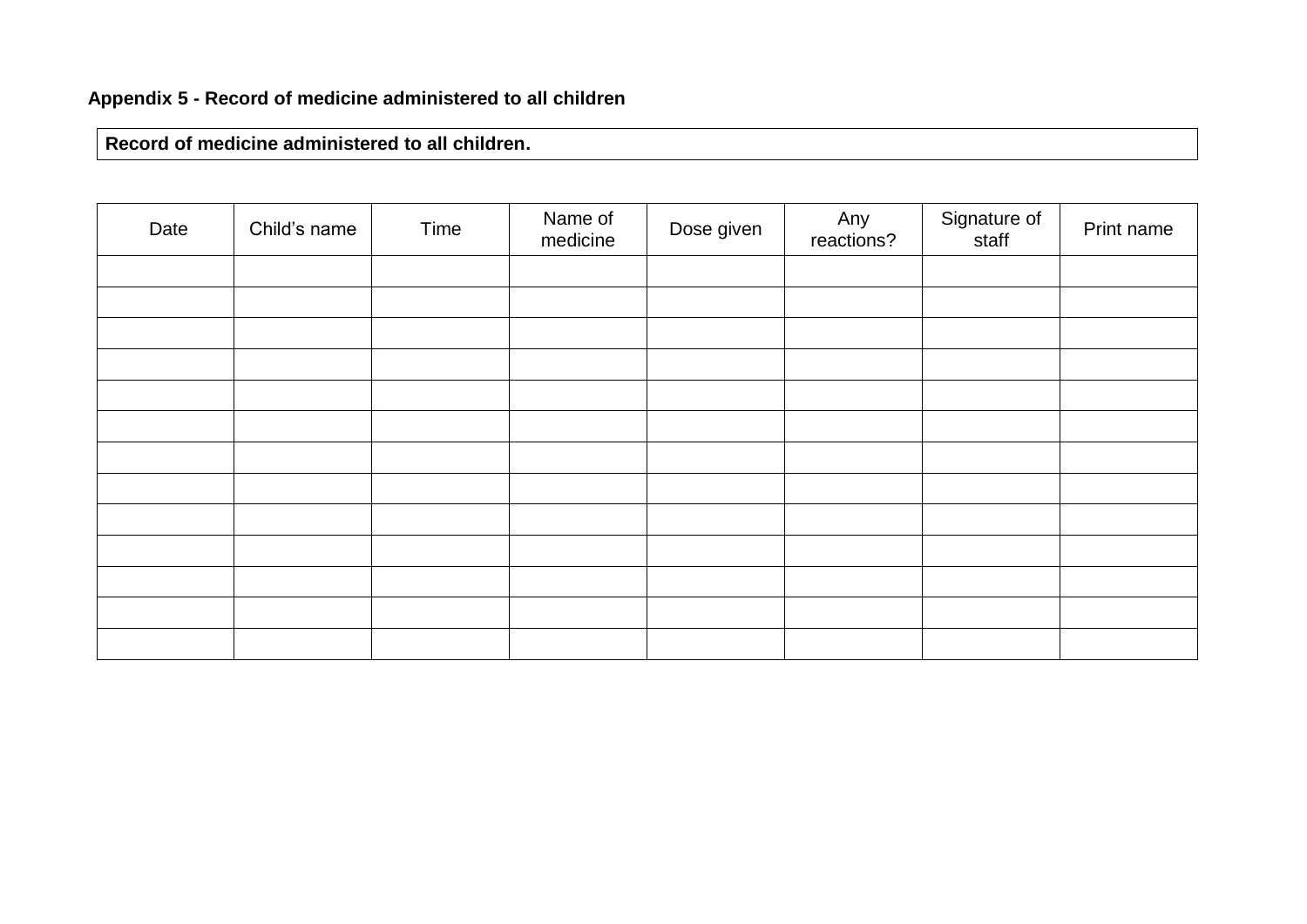#### <span id="page-20-0"></span>**Appendix 6 - Staff training record – administration of medicines**

| Name of school:             |  |
|-----------------------------|--|
| Name of staff member:       |  |
| Type of training received:  |  |
| Date of training completed: |  |
| Training provided by:       |  |
| Profession and title:       |  |

I confirm that (add name of member of staff) has received the training detailed above and is competent to carry out any necessary treatment. I recommend that the training is updated by (add name of member of staff).

Trainer's signature: \_\_\_\_\_\_\_\_\_\_\_\_\_\_\_\_\_\_\_\_\_\_\_\_\_\_\_\_

Date: \_\_\_\_\_\_\_\_\_\_\_\_\_\_\_\_

**I confirm that I have received the training detailed above.**

| Staff signature: |  |
|------------------|--|
|                  |  |

<span id="page-20-1"></span>Suggested review date: \_\_\_\_\_\_\_\_\_\_\_\_\_\_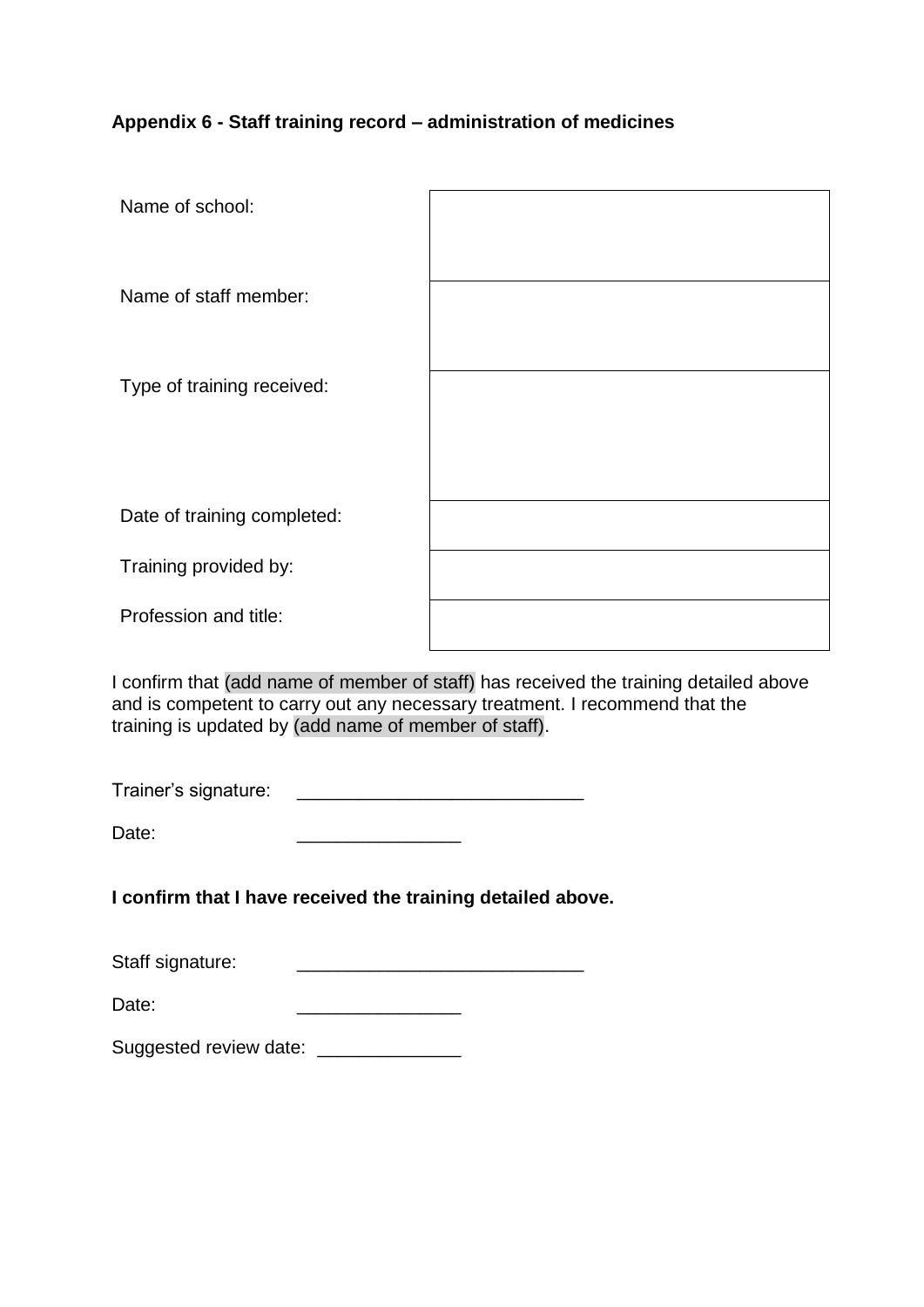#### **Appendix 7 - Contacting emergency services**

**Request an ambulance - dial 999, ask for an ambulance and be ready with the information below.**

**Speak clearly and slowly and be ready to repeat information if asked.**

- Telephone number Forncett 01508 530506 Carleton Rode 01953 789384
- Your name.
- Your location as follows: Forncett St. Peter Primary School, Aslacton Road, Forncett St. Peter, Norwich Norfolk NR16 1LT Carleton Rode Primary School, Church Road, Carleton Rode, Norwich NR16 1RW
- The satnav postcode (if different from the postal code.)
- The exact location of the patient within the school.
- The name of the child and a brief description of their symptoms.
- The best entrance to use and state that the crew will be met and taken to the patient.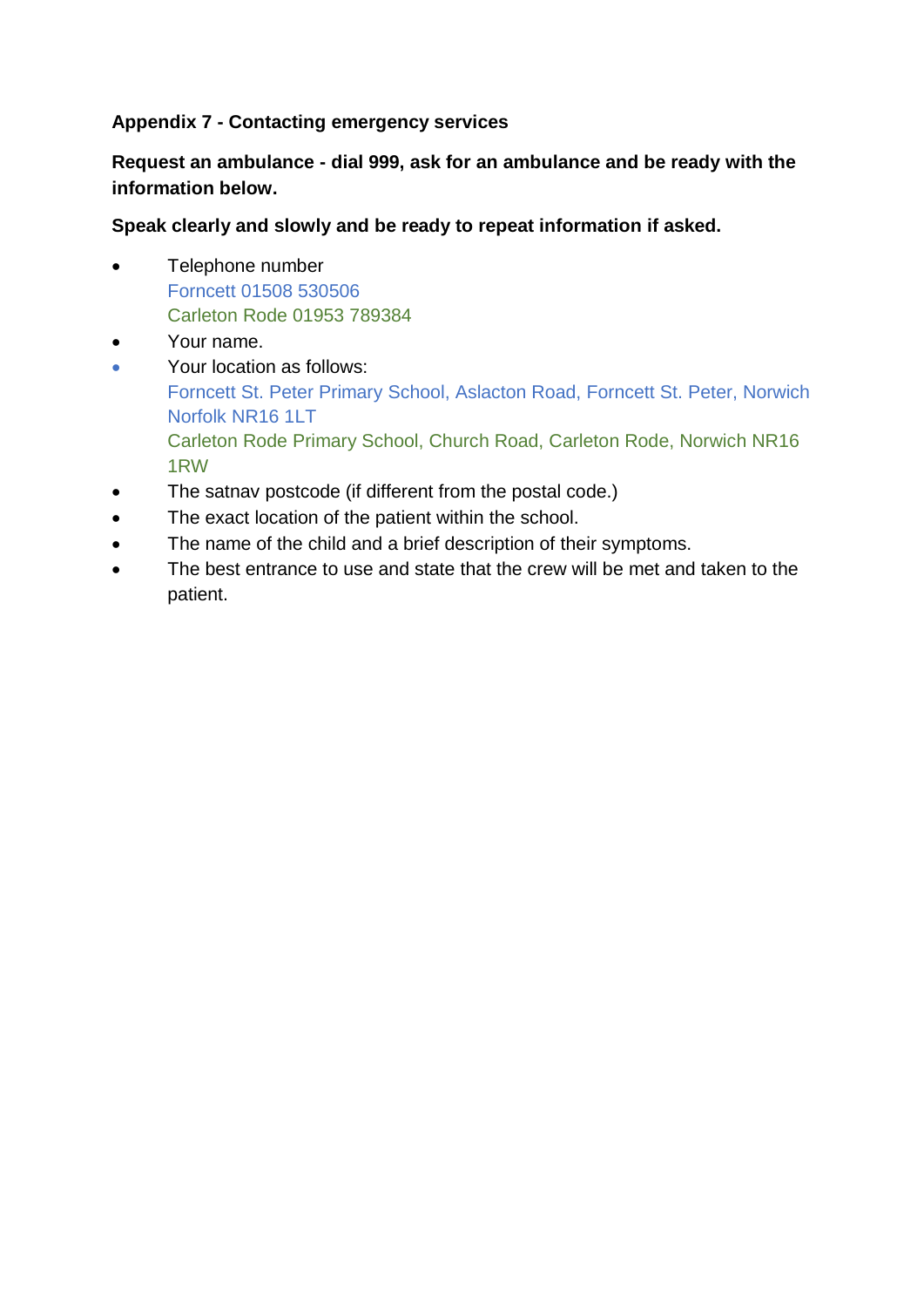#### <span id="page-22-0"></span>**Appendix 8 - Model letter inviting parents to contribute to individual healthcare plan development**

Dear Parent,

#### RE: DEVELOPING AN INDIVIDUAL HEALTHCARE PLAN FOR YOUR CHILD

Thank you for informing us of your child's medical condition. I enclose a copy of the school's policy for supporting pupils at school with medical conditions for your information.

A central requirement of the policy is for an individual healthcare plan to be prepared, setting out what support each pupil needs and how this will be provided. Individual healthcare plans are developed in partnership with the school, parents, carers, pupils, and the relevant healthcare professional who can advise on your child's case. The aim is to ensure that we know how to support your child effectively and to provide clarity about what needs to be done, when and by whom. Although individual healthcare plans are likely to be helpful in the majority of cases, it is possible that not all children will require one. We will need to make judgements about how your child's medical condition impacts their ability to participate fully in school life, and the level of detail within plans will depend on the complexity of their condition and the degree of support needed.

A meeting to start the process of developing your child's individual health care plan has been scheduled for xx/xx/xx. I hope that this is convenient for you and would be grateful if you could confirm whether you are able to attend. The meeting will include (add details of team). Please let us know if you would like us to invite another medical practitioner, healthcare professional or specialist and provide any other evidence you would like us to consider at the meeting as soon as possible.

If you are unable to attend, it would be helpful if you could complete the attached individual healthcare plan template and return it, together with any relevant evidence, for consideration at the meeting. [I/insert name of other staff lead] would be happy for you contact [me/them] by email or to speak by phone if this would be helpful.

Yours sincerely,

Name of headteacher